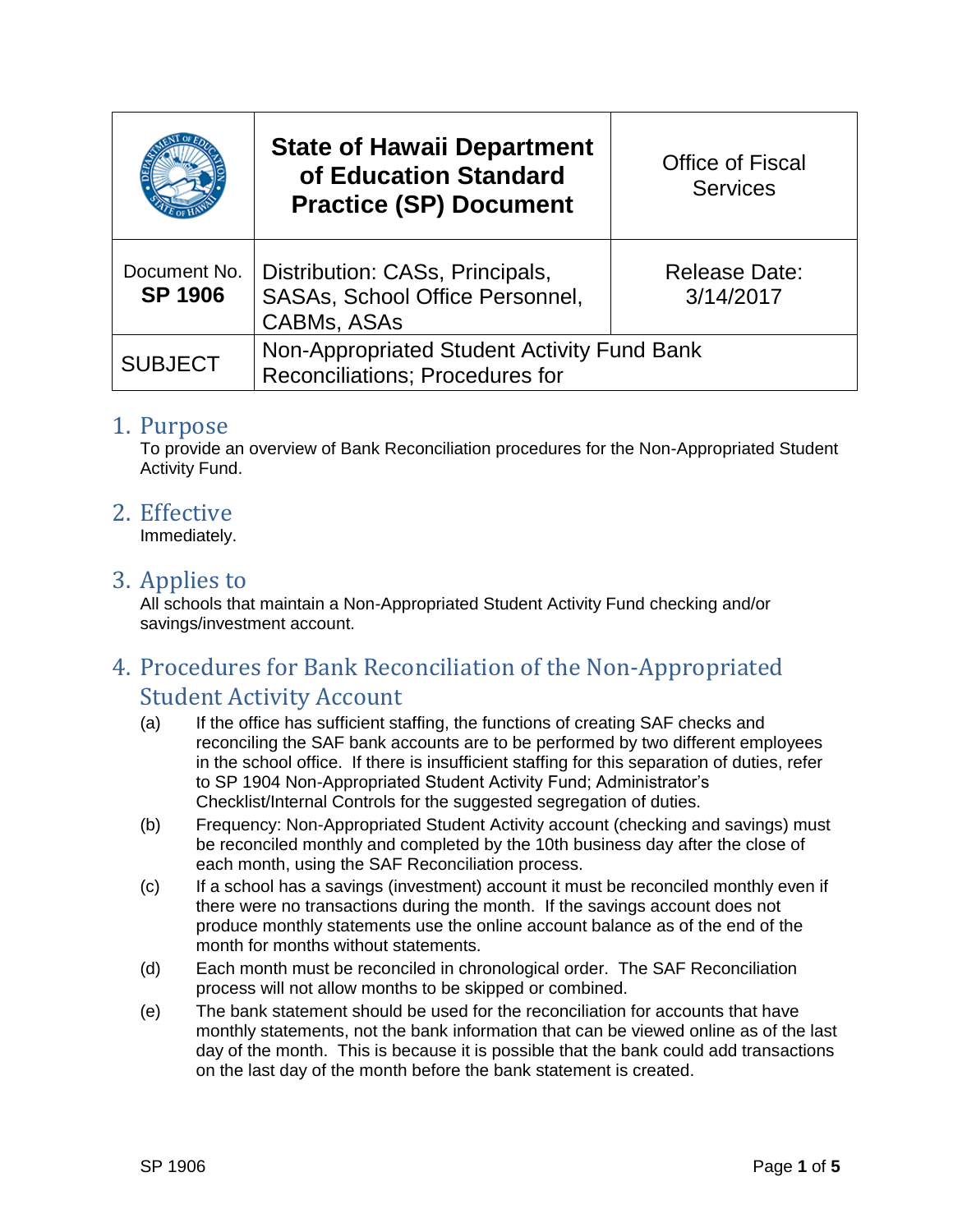- (f) When reconciling the Non-Appropriated Student Activity Fund bank account the SAF Reconciliation process remembers the previous month's reconciled ending balance and enters it as the beginning balance and the date of the last reconciliation.
- (g) Leave the Investment field blank on the SAF Reconciliation window.
- (h) Items are marked as "clear" on the SAF screen when the details match the bank statement exactly. Records can be added to SAF to account for interest transferred to the bank account, eScript or similar credit on the bank statement, and bank charges or fees that were deducted on the statement. The FAQs provide more detailed instructions for reconciling accounts.
- (i) Stale dated checks (dated more than 180 days prior) should be voided. See #6 below for more information about stale dated checks. Copies of documentation for voided stale dated checks should be attached to the Monthly Bank Reconciliation Report (Report #11K).
- (j) Instructions for bad checks/not sufficient funds (NSF) are included in SP 1905 Non Appropriated Student Activity Fund Collection, Receipt and Deposit Procedures. If a NSF check was already entered into SAF, do not enter it again during the reconciliation process.
- (k) When the reconciliation process is complete, click Finish Reconcile and print reports using the module's Print button.
	- (1) Monthly Bank Reconciliation Report (Report #11K). The report preparer should sign this report before giving it to the Principal.
	- (2) Category Umbrella Overview Report (Report #5) with range of dates = last day of the prior reconciled month to the last day of the reconciled month.
	- (3) Transfers made during the month.
	- (4) Modifications made during the month.
	- (5) Journal Entries made during the month.
- (l) After printing these reports, click on the blue button "Sign Off".
- (m) Go to the Reports Menu and print Range of Date Transactions Detailed Summary (Report #11B) with range of dates = 1st day of the reconciled month to the last day of the reconciled month, which is similar to a check register.
- (n) Provide the reports and the bank statement to the Principal.
	- (1) With the June reconciliation (which will be done in July), also provide the Principal with the Administrator's Checklist (SAF-IC1) since this is the first activity to be documented for the new fiscal year.
	- (2) In subsequent months, remind the Principal to get the Administrator's Checklist (SAF-IC1) out of his/her file and update it when the reconciliation is reviewed.

The Monthly Bank Reconciliation Checklist for Month of (SAF-R3) can be printed each month and used to verify that the steps have been followed. See Forms (a).

## 5. Principal's Responsibility for Monitoring Bank Reconciliation

To complete the monthly bank reconciliation the Principal must ensure the following has been done:

(a) Bank reconciliations are done by the 10th business day of the following month for the SAF checking account and all savings (investment) accounts.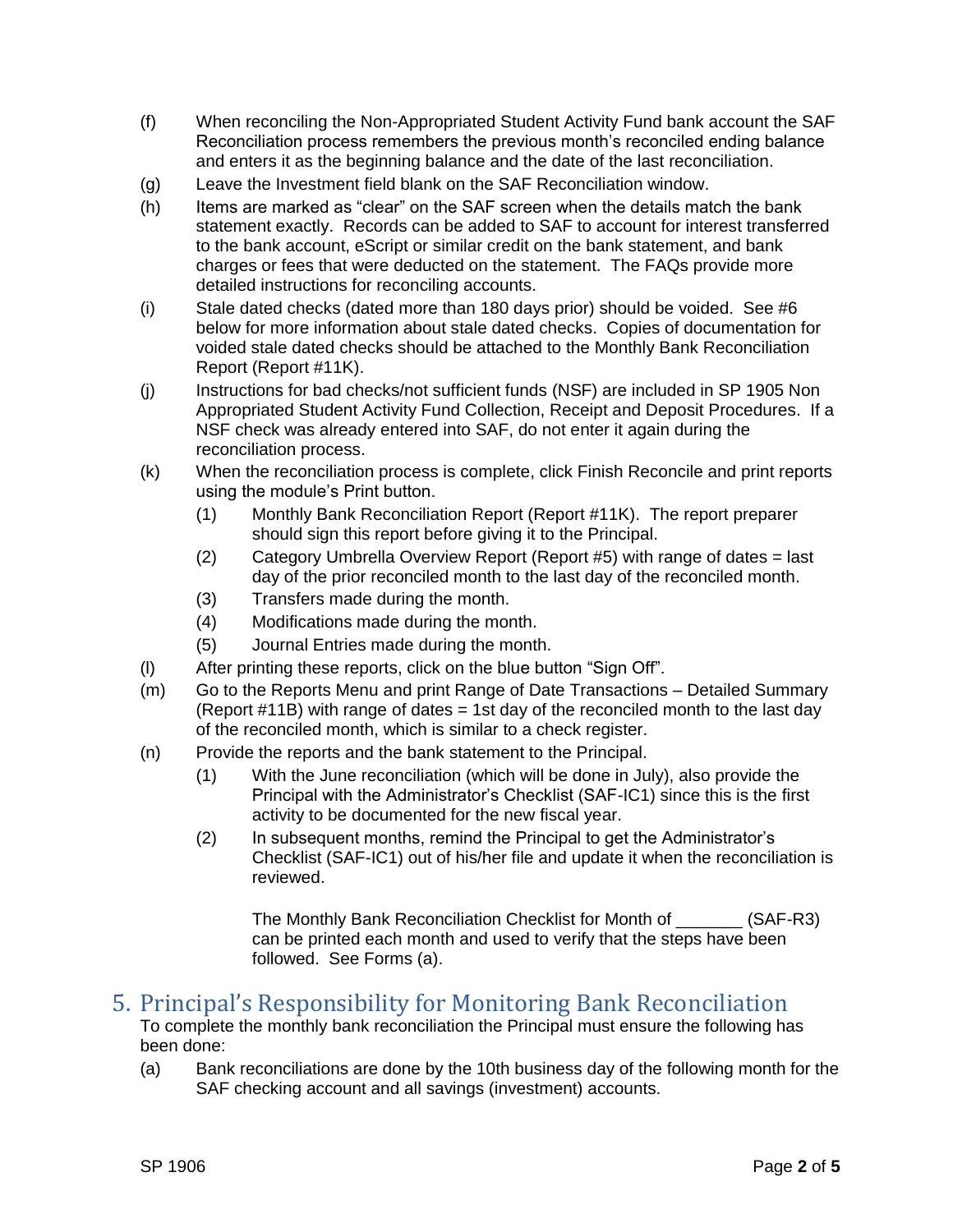- (b) Investigate all items which have been outstanding for an unusual period of time (six months or more). Copies of documentation for voided stale dated checks should be attached to the Monthly Bank Reconciliation Report (Report #11K).
- (c) Indicate that review of the bank reconciliation has been performed by signing and dating the Monthly Bank Reconciliation Report (Report #11K).
- (d) Indicate that the ending balance on bank statement matches the Monthly Bank Reconciliation Report (Report #11K) by signing and dating by the bank statement end balance. The preparer should also sign this report.
- (e) Verify the end balance on the Category Umbrella Overview Report (Report #5) matches to the end balance on the Range of Date Transaction – Detailed Summary (Report #11B) and sign the report (no signature line is printed)..
- (f) Review bank statement for any unusual entries, e.g. debit memos. Review the Range of Date Transaction – Detailed Summary (Report #11B) for any unusual adjustments and sign the report to show approval.
- (g) The Principal acknowledges bank reconciliation on the Administrator's Checklist  $(SAF-IC1)$ .

# 6. Stale Dated Checks

Stale-dated checks are checks that have been issued and have not been presented to the commercial bank within the six month statutory void date.

- (a) SAF prompts a stale dated checks warning if a stale dated check is present on the ledger.
- (b) Schools should make every effort to contact the recipient in writing within five months of its issue, and give the recipient a deadline to respond before the check is six months old. The recipient should be notified that if they do not respond before that time, the check will no longer be valid for deposit or cashing. The document should be maintained on file. When the recipient does not respond to the written request, schools shall proceed to void the check during the reconciliation process with the written notification as documentation. See Forms below for a sample letter to send to recipients of outstanding checks.
- (c) Schools should notate on the original Checks Issued (report printed when the check was made) that a stale dated check has been voided.
- (d) If a voided stale dated check is negotiated after it has been voided, it can be reentered in SAF using the same check number and same Category.

# 7. Cancelled Checks

To check for fraud related to alteration and irregular endorsement of checks:

- (a) As part of the bank reconciliation procedures, the person performing bank reconciliation should examine their copy of cancelled checks (electronic scanned or physical) for alteration or irregular endorsements.
- (b) Cancelled checks should also be examined for payee names that are similar to but not the same as typical vendors, discrepancies between the payees on the check register and the check, erasures or white outs of payees or amounts, variations in endorsements by the same payee, and multiple endorsements.

# 8. Wrong date on Bank Reconciliation

If the wrong month end date was entered on the SAF reconciliation screen, the Complex Area Business Manager (CABM) can log on to SAF and Undo Reconcile so the school may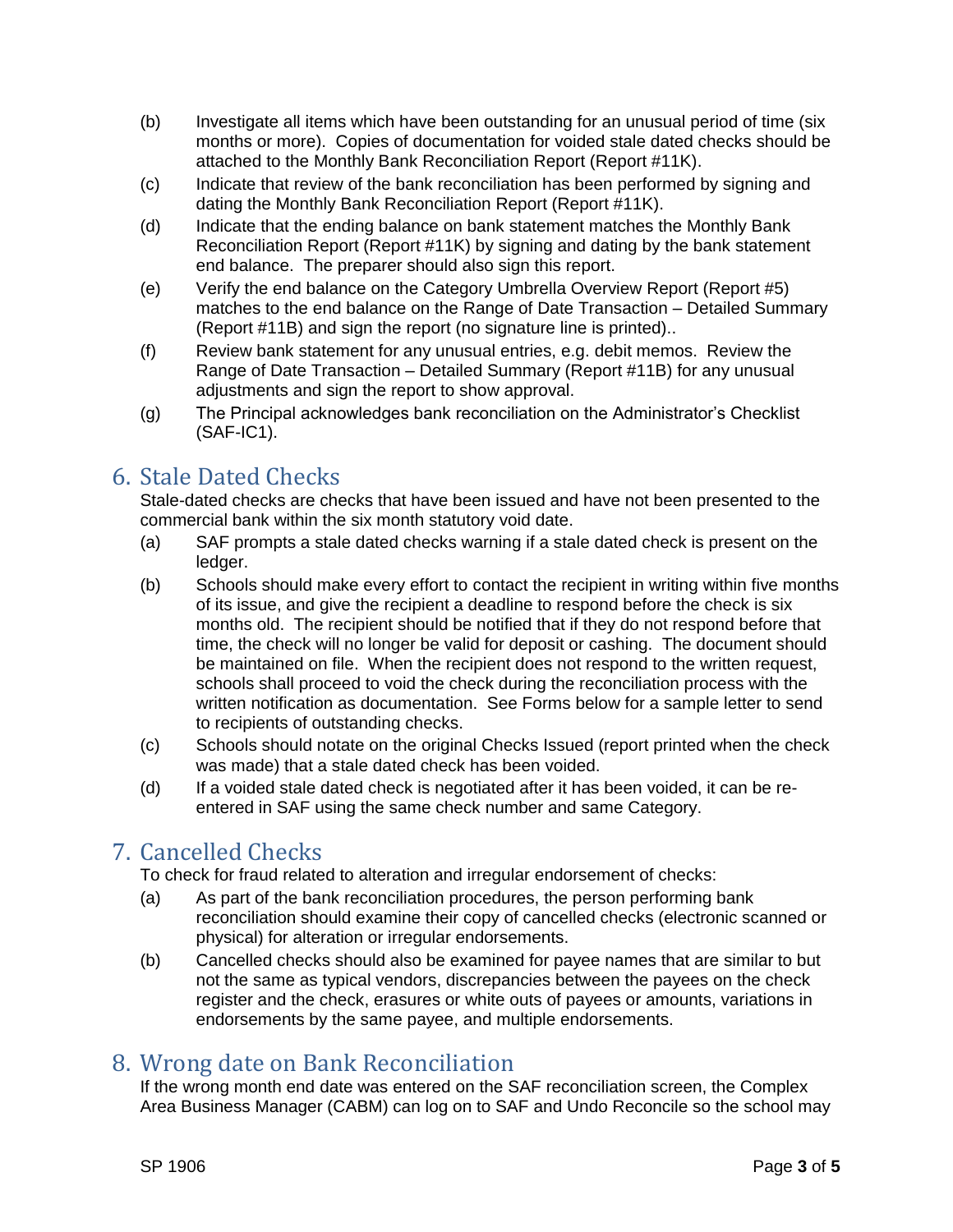make the correction. If this occurs the school must print the reconciliation reports again and the principal must sign the reports again.

If there are any other errors which require correction, prepare and submit a Journal Entry in the current month using Request for Journal Entry or Modification (SAF-R4).

## 1. Cash Overage/Shortage Category 1009.97

If there is a difference between the amount the bank recorded for a deposit or a check and the amount recorded in SAF, use the Add Record screen in the SAF Reconciliation module to enter an adjustment to Cash Overage/Shortage, Category 1001.97. Refer to SP 1919 Non Appropriated Student Activity Fund Adjustments for further information.

## 2. Filing Reconciliation Documentation

After the Principal has reviewed the reconciliation, and signed the required documents:

- (a) Copy the signed bank statement and Monthly Bank Reconciliation Report (Report #11K) and send these to the CABM.
- (b) File the reports by fiscal year and month:
	- (1) Monthly Bank Reconciliation Report (Report #11K)
	- (2) Category Umbrella Overview Report (Report #5) with range of dates last day of the prior reconciled month to the last day of the reconciled month
	- (3) Transfers made during the month
	- (4) Modifications made during the month
	- (5) Journal Entries made during the month
	- (6) Range of Date Transactions Detailed Summary (Report #11B)
	- (7) Bank statement

## 9. SP Maintenance Responsibility

The Accounting Services Branch is responsible for maintenance, administration, and questions regarding this SP.

## 10. References, Resources, and Forms

The following resources may provide access to statutory, policy, and contractual authorities; and closely related SPs, procedures, and forms.

- (a) SP 1905 Non Appropriated Student Activity Fund Collections, Receipts and Deposits; Procedures for
- (b) SP 1919 Non Appropriated Student Activity Fund Adjustments

#### Forms

- (c) Monthly Bank Reconciliation Checklist for Month of \_\_\_\_\_\_\_ (SAF-R3) [https://intranet.hawaiipublicschools.org/offices/ofs/saf/Forms/MONTHLY%20BANK%](https://intranet.hawaiipublicschools.org/offices/ofs/saf/Forms/MONTHLY%20BANK%20RECONCILIATION%20CHECKLIST.doc) [20RECONCILIATION%20CHECKLIST.doc](https://intranet.hawaiipublicschools.org/offices/ofs/saf/Forms/MONTHLY%20BANK%20RECONCILIATION%20CHECKLIST.doc)
- (d) Request for Journal Entry or Modification (SAF-R4) [https://intranet.hawaiipublicschools.org/offices/ofs/saf/Forms/REQUEST%20FOR%2](https://intranet.hawaiipublicschools.org/offices/ofs/saf/Forms/REQUEST%20FOR%20JOURNAL%20ENTRY%20OR%20MODIFICATION.pdf) [0JOURNAL%20ENTRY%20OR%20MODIFICATION.pdf](https://intranet.hawaiipublicschools.org/offices/ofs/saf/Forms/REQUEST%20FOR%20JOURNAL%20ENTRY%20OR%20MODIFICATION.pdf)
- (e) Administrator's Checklist (SAF-IC1)